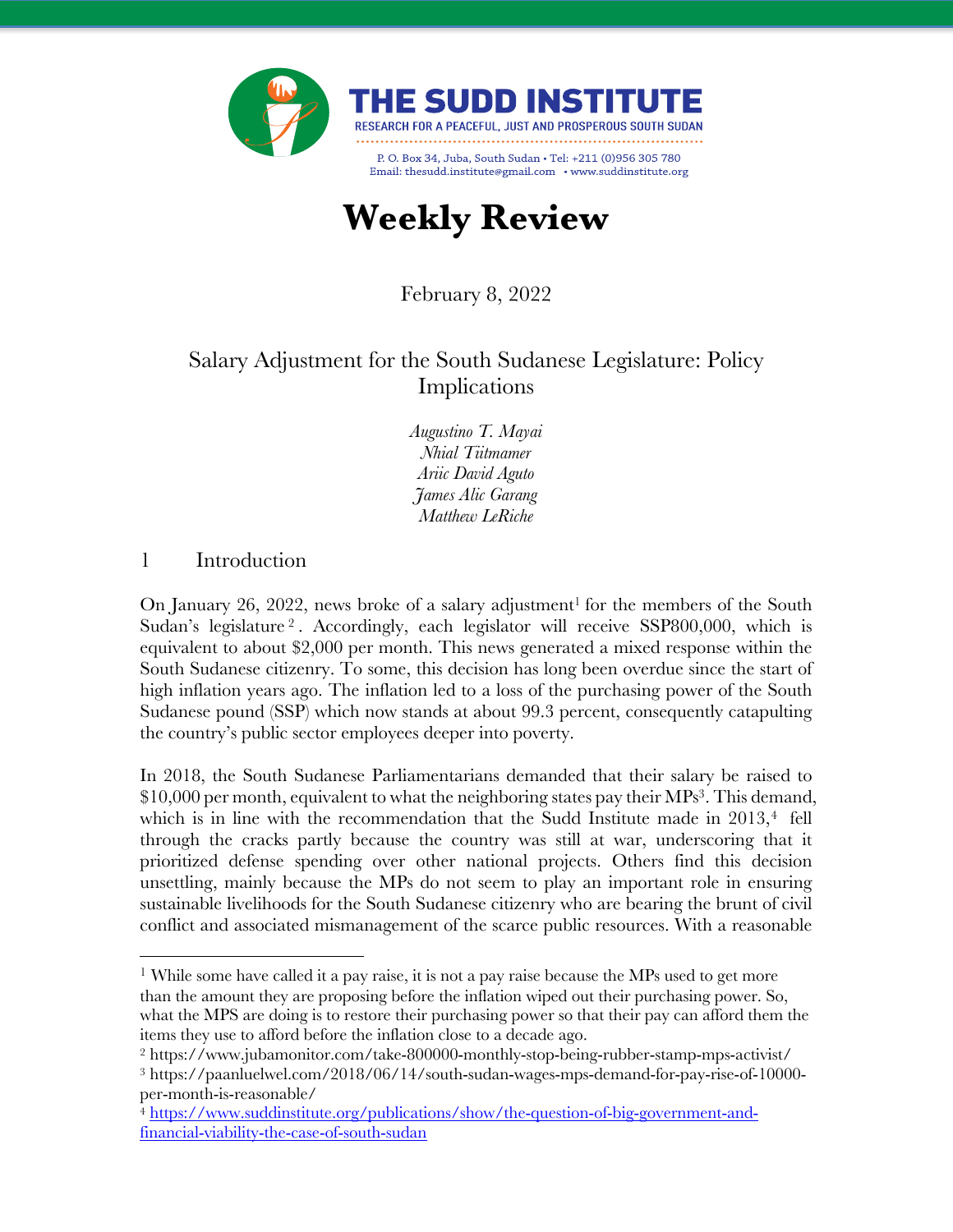pay and benefits package, the MPs can be expected to jettison their tangential political enterprises which most pursue to sustain themselves; a pay adjustment will thusly allow them to be held more to account.

This Weekly Review analyzes this new policy by looking at factors that necessitated it, budgetary implications, and more broadly, policy implications for the public sector employees, as well as macroeconomic stability. We conclude the Review with policy recommendations that are targeted at the imperative of conducting public sector wage review and eventual science-based indexation of these wages to ensure sustainable peace, economic growth, and poverty reduction.

## 2 Why this adjustment

Several factors have pushed many of the country's households into poverty since 2009.<sup>5</sup> At 51 percent in 2009, the poverty rate rose to 82 percent in 2019 due to war, and was exacerbated by the pandemic, increasing to 88 percent in 2020.6 This increasing level of poverty relates largely to decline in economic activity resulting mainly from civil conflict and the absence of a robust wage indexation policy. In addition, South Sudan also overwhelmingly depends on oil revenues for its fiscal receipts, with repeated disruptions in oil production and fall in global oil prices affecting the country's resource base. Heavy dependence on imports has also meant a steady increase in the cost of living, with commodity prices rising while the wages remain unchanged in response to resource scarcity and due to lack of indexation policy.

At independence, a South Sudanese parliamentary committee chairperson earned SSP9,000 or \$3,040 a month; this stands today at just about \$22.57and an ordinary MP earned about SSP7,000 or \$2,365, which is \$16.27 today. But the economic slump due to war has affected all public sectors. For example, an average soldier who made SSP700 or \$230 per month now makes less than  $2^8$  per month (not enough to pay for necessities), while the national poverty line is \$1.9 a day. Therefore, not only has the adjustment of the salaries of MPs been overdue, adjustment of salaries for all other public sector employees is also overdue. Taken as such, adjustment of MPs' salaries in response to inflation is justified. That said, the MPs must do more to ensure that salary adjustment is done for the public servants, while working with the relevant authorities to identify sources of additional revenues to cover these anticipated expenses.

#### **© The Sudd Institute || Weekly Review |** 2

7

8

<sup>5</sup> https://www.worldbank.org/en/country/southsudan/overview#1 6

http://www.zambakari.org/uploads/8/4/8/9/84899028/11 will the impact of the pandemic \_on\_the\_expected\_national\_output\_persist\_2.pdf

https://www.suddinstitute.org/assets/Publications/572b7eb29fcea\_UnderstandingTheExchange RateRegimesInSouthSudan\_Full.pdf

https://www.suddinstitute.org/assets/Publications/572b7eb2b8369\_PovertyAndCurrencyFloati ngInSouthSudan\_Full.pdf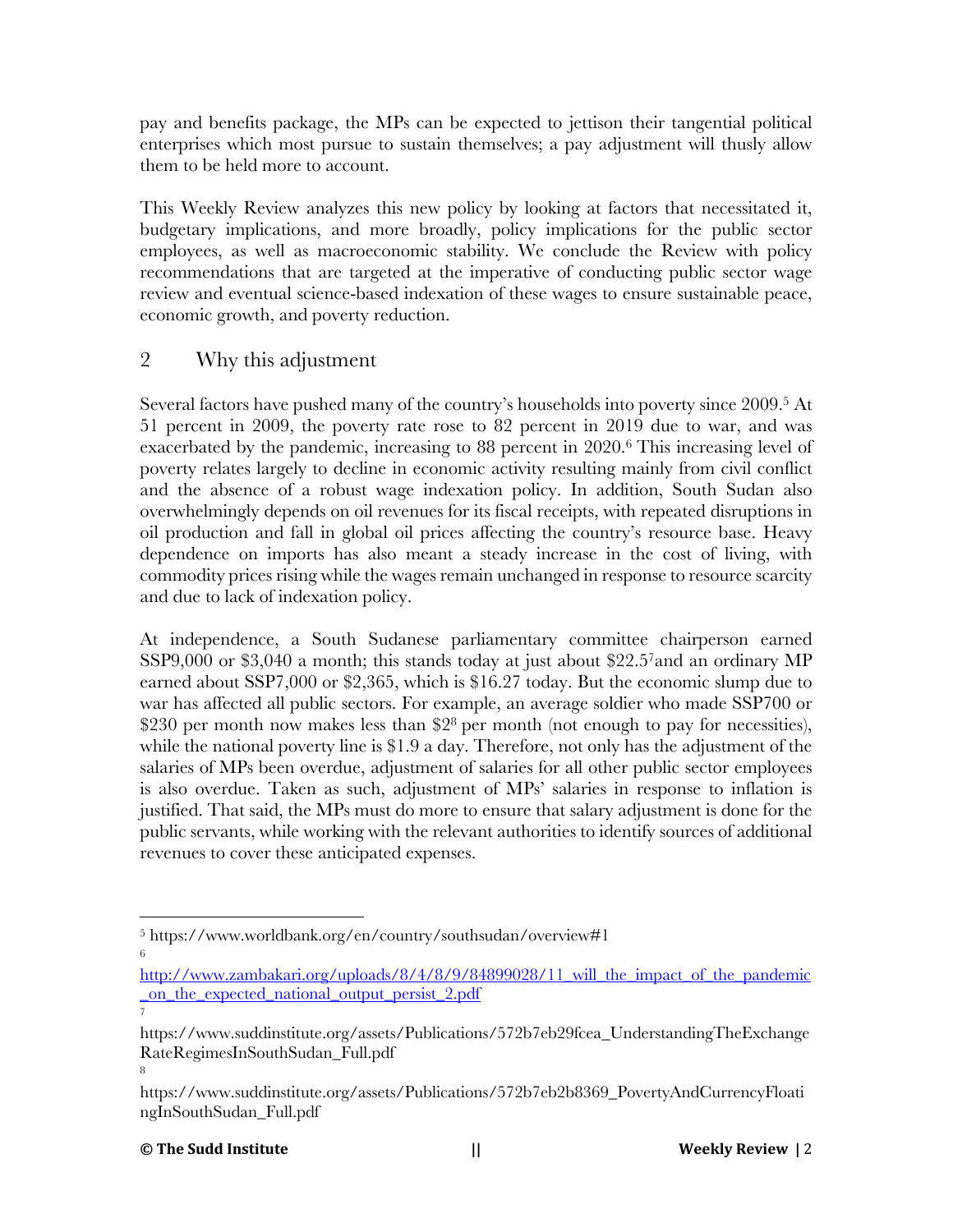Recently, however, the ministries of Labor and Finance and Planning adopted a policy that increased civil servants (excluding those serving in foreign missions) and organized forces' wages by 100 percent<sup>9</sup>. A civil servant who made  $SSP10,000$  at independence now makes double that. But this policy does not apply to the parliament and constitutional postholders. The MPs have since been musing for the desire to increase wages, so the move by the government to increase civil servants' pay prompted the MPs to recently adjust their own earnings by 8,888.8 percent. Advocates of the MPs' pay adjustment welcome this decision. This is because in an ordinary context, people's representatives deserve a decent standard of living. As well, a decent earning, it is thought, ought to naturally compel the MPs to effectively exercise their mandate or compel the public to hold them accountable should they fail. Lastly, being part of the East African Community (EAC), South Sudan is expected to adopt similar standards as the other sister states. For example, a Kenyan MP takes home about \$7,000 per month<sup>10</sup>; a Ugandan MP banks  $$11,000$  a month<sup>11</sup>. The University of Juba, in collaboration with the Sudd Institute and Ebony Center for Strategic Studies in 2021 reviewed the wages and salaries for public sector employees and proposed adjustment that could see a parliamentary committee chairperson receiving SSP1,250,388. 12

#### 3 Budgetary implications

At the national level, South Sudan has 650 MPs from both houses. This is likely to hold for the next 3 years, assuming the Revitalized Peace Agreement holds. If implemented, the policy results in an additional fiscal burden of SSP6.17 billion annually. To minimize the policy's burden on the broader economy, it behooves the Government to identify additional resources, including broadening the tax base, and enhancing transparency in oil and nonoil revenue collections and management, among others.

Gladly, this policy change coincides with decent macroeconomic improvements, including the stabilization of the foreign exchange rate, now at about SSP430/US\$; stabilization in inflation, with average inflation declining to 24 percent in 2020 from 83.5 percent in 2018; and other safeguards put in place to allocate and manage public resources. Second, oil prices in the global market have significantly appreciated, underscoring the potential to enhance fiscal receipts. Third, South Sudan is now in its final stage of settling its obligations to Sudan under the transitional financial arrangement (TFA), eventually freeing up resources in the future to meet additional government priorities, including wage adjustments. Third, efforts at non-oil revenues collection continue to considerably improve (see Figure 1).

<sup>9</sup> https://www.aa.com.tr/en/africa/south-sudans-civil-servants-find-it-hard-to-feed-theirfamilies-as-food-prices-soar/2308889

<sup>10</sup> https://kenyansconsult.co.ke/mp-salary-in-kenya-and-allowances-the-latest/

<sup>11</sup> https://www.aa.com.tr/en/africa/ugandan-mps-earn-higher-salaries-than-those-in-eustates/2376621

<sup>12</sup> See A Proposed Framework for Reviewing and Adjusting Public Sector Salaries and Wages in South Sudan developed in 2021 by the University of Juba in collaboration with the two national think tanks: the Sudd Institute and Ebony Center for Strategic Studies. Despite this review report being presented and well received by the Minister of Public Service and Human Resources Development as well as the Economic Cluster, it has not been acted upon.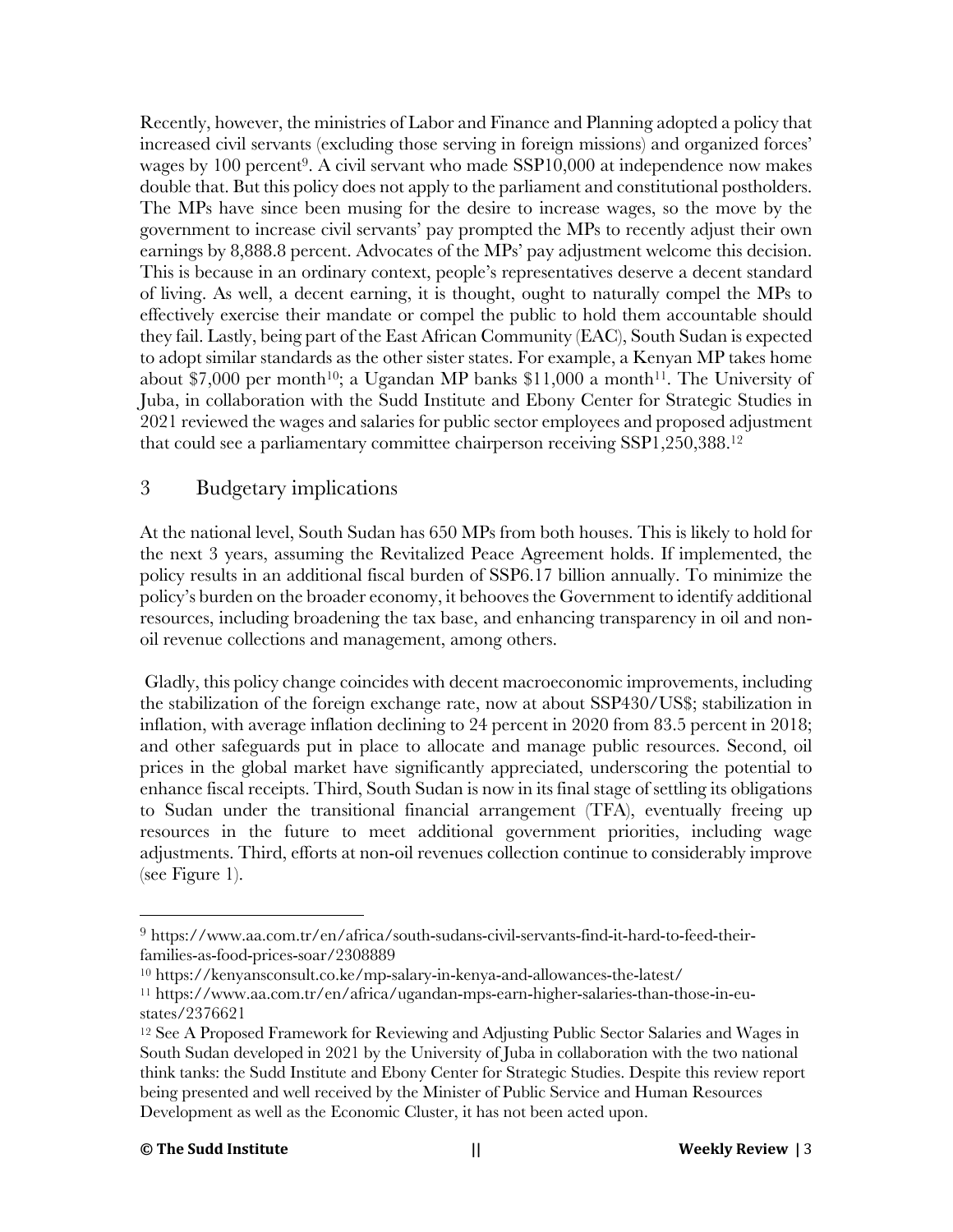

Figure 1. LTU & SMTU collections (SSP), 2015-2020

Source: NRA; authors' calculations.

#### 4 Implications for the wider economy

The policy raises questions and presents several policy implications. We highlight five of them here. First, the decision can enhance the purchasing power of the MPs, with the potential to stimulate effective demand for domestic production, which would in turn contribute toward sustainable livelihoods, poverty reduction and peaceful outlook, while enhancing investment environment for FDI. Second, the decision underscores the need to advocate for decent wages across the board, from MPs to public servants to private sector employees. South Sudan wages have been eroded over the years and it is high time the MPs begin the conversation focused on both enhanced growth and benefits adjustment. Third, adjustment of salaries and wages in response to inflation can be a wakeup call to align the country's pay scales with the EAC's. This cannot be done in isolation, but as a concerted policy effort to review the wage bill. Fourth, the adjustment of the MPs' salaries has brought to the forefront the need to act on wages indexation policy, this way they would adjust with inflation and other market developments. Finally, the decision also raises legitimate questions about the size of the parliament and sustainability implications. In this context, the government should aim further to reduce the size of the parliament and increase their wages at the end of the transitional period, bringing them in line with the region, while boosting their morale to play their role more critically.

#### 5 How should the salaries be adjusted?

One of the questions raised by the current salary adjustment is the lack of clear scientific methods used to determine the need. This is because the SSP800,000 the parliament just awarded itself appears to have been arrived at arbitrarily, not as a result of application of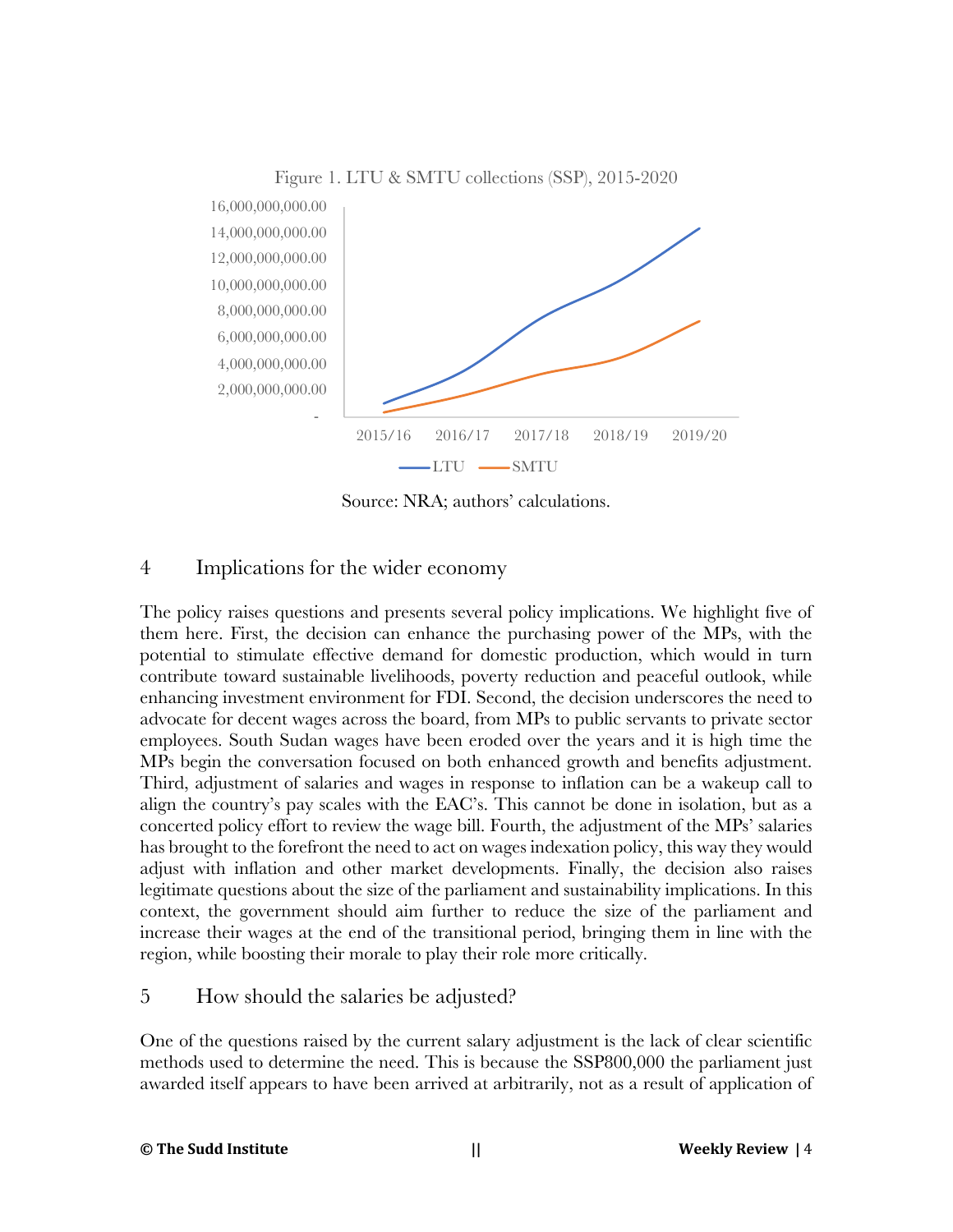known methods of salary adjustment. Accordingly, this figure remains below what the MPS earned before inflation.

Broadly, we argue that the MPs should use a scientific method of adjusting salaries for inflation. Several methods are available. In this review, two are considered – the Consumer Price Index (CPI) and the indicative exchange rate. Salaries and other prices are often adjusted for inflation using local inflation rates measured by the consumer price index which tends to closely reflect the general price level of goods and services in a country. The CPI is the conventional approach for adjusting prices for inflation. Unlike the CPI, the foreign exchange rate fluctuations affect the behavior of inflation, often not directly but as a pass-through (defined as the effect of exchange rate changes on domestic inflation).

To evaluate and adjust cost for price changes, including public sector salaries and wages, that have been collected from different periods, it is necessary to consider the trends in inflation, the change in purchasing power of a currency over time (Kumaranayake, 2000; Mishkin, 1984; World Bank, 2019). In South Sudan, which faces very high secular inflationary trends, the same nominal (unadjusted) quantity of the local currency, the South Sudanese Pound, buys less in terms of a fixed basket of goods and services.

We illustrate the above using a couple of examples. As a price adjustment for inflation, a parliamentary committee chairperson whose monthly base salary was SSP9,000 (US \$ 3,041 equivalent) in 2011, would earn an adjusted salary of about SSP 1,250,000 in 2022. This is well over 50% above the currently proposed salary adjustment. If the foreign exchange rate adjustment is adopted, a parliamentary committee chairperson who earned SSP9,000 in 2011 would today earn 1.3 million South Sudanese Pounds, a difference of SSP50,000. This is because back then a US dollar cost SSP2.96, which means that SSP9,000 was equivalent to \$3,040.54, which now coverts to SSP1.3 million at the indicative foreign exchange rate of SSP430 per dollar.

There are pros and cons for both approaches. The CPI data are not reliable in South Sudan, even though adjusting the salaries using the CPI is cheaper than using the dollar exchange rate. While adjusting using the foreign exchange is more reliable as there is accurate data, the exchange rate is a pass-through inflation as it reacts to inflation, meaning that it can be a double inflation, which does not tell the true story. However, using either the CPI or foreign exchange rate is more scientific than the arbitrary approach the MPs just adopted.

#### 6 Conclusions and recommendations

In principle, it is an important decision to increase MPs salaries. Improving the living conditions of the MPs is important and so is that of other public sector employees. Nevertheless, the recent salary adjustment for parliamentarians does not seem to take into consideration conventional approaches and clearly misses the intended purpose of adjusting for the purchasing power of the salaries. That said, a question is raised: is the country ready for an increased fiscal burden? Our analysis points out that an increased fiscal pressure is doable if the authorities strategize, including by identifying additional resources, and enhancing spending efficiency. The macroeconomic indicators are in South Sudan's favor and trending in the right direction, indicating that the impact of

#### **© The Sudd Institute || Weekly Review |** 5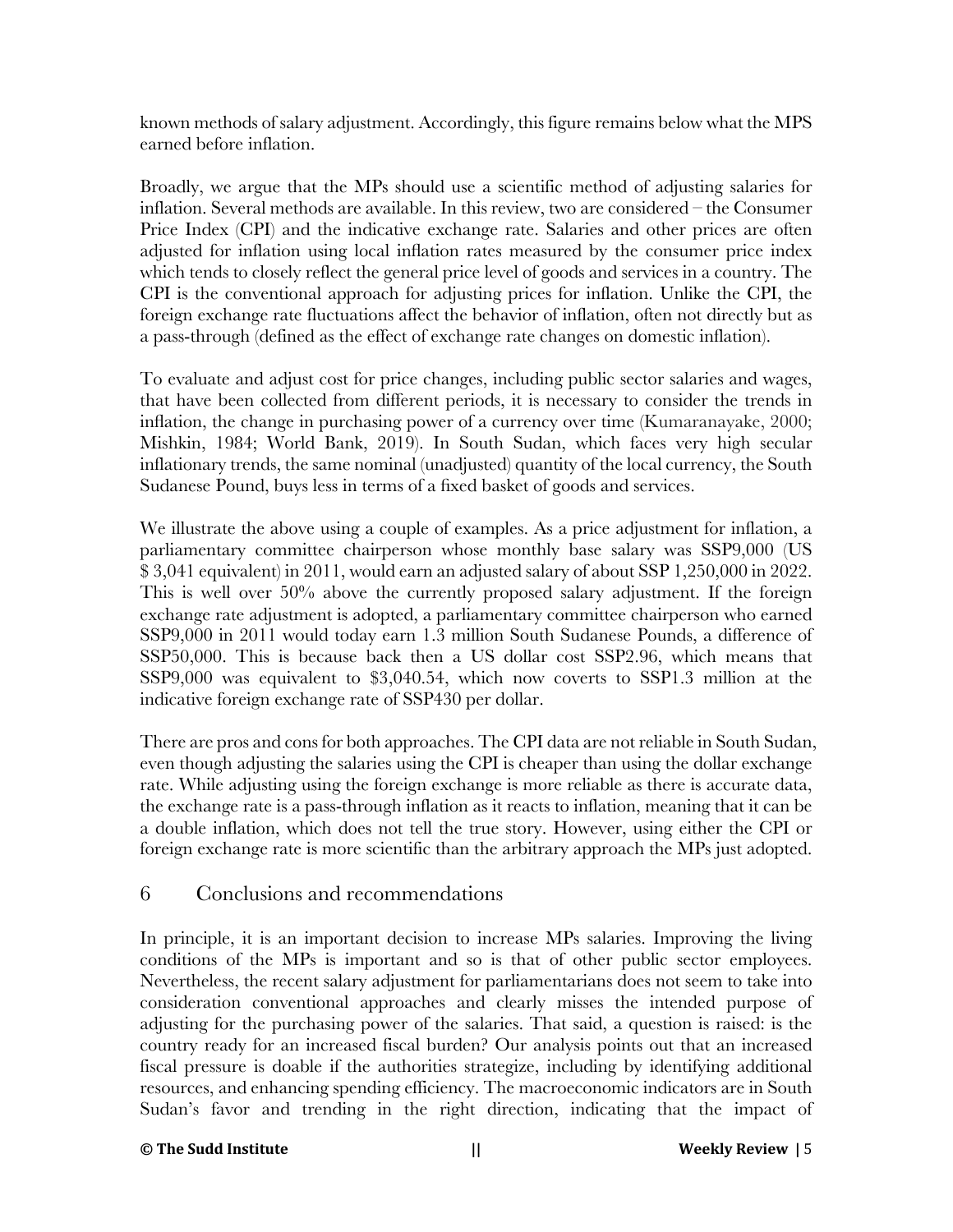implementing wage and salary adjustment will be minimal if appropriate measures are taken.

Going forward, we urge the government to consider the idea of wage indexation across the public sector and reduce the size of the workforce, beginning with purging ghost employees and downsizing the army and civil service. Implementing recommendations from the recent workforce audit should be in order. Doing so will enable the Government to provide attractive and comparative employment benefit packages to a highly qualified and disciplined public sector. Further, the size of the parliament needs to be reduced at the end of the transitional period, while bringing their wages to the reginal levels.

A clear communication with the public why and how the policy is affordable is needed. This is now missing from the parliament, with potential to cause frustration of many in the public, who would see this as MPs giving themselves a raise when so many face austerity.

In summary, the recent salary adjustment for the parliament needs to be clearly linked to a wider policy on compensation. The wage and salary indexation is overdue not only for the lawmakers but also for all of the public sector employees. Therefore, we recommend to the Revitalized National Transitional Legislature to adjust the salaries and wages for all the public sector employees. This increases their purchasing power and attracts competent and honest cadres to the public sector and improves the economy. We recognize that salary adjustment or indexation comes with a host of challenges, including further increase in inflation and fiscal burden. A successful wage and salary adjustment or indexation policy requires improvements in revenue collection by broadening revenue base, closing loopholes, and increasing transparency and accountability, investing in productive sectors, including infrastructure (electricity, roads, water), agriculture, education and health, ending communal and political conflicts, fighting and building resilience to COVID19 pandemic and increasing resilience of South Sudanese to climate shocks, especially floods, which have devastated livelihoods across the country in the last three years.

#### **About Sudd Institute**

The Sudd Institute is an independent research organization that conducts and facilitates policy relevant research and training to inform public policy and practice, to create opportunities for discussion and debate, and to improve analytical capacity in South Sudan. The Sudd Institute's intention is to significantly improve the quality, impact, and accountability of local, national, and international policy- and decision-making in South Sudan to promote a more peaceful, just, and prosperous society.

#### **Authors' Biography**

*Augustino Ting Mayai* is the Director of Research at the Sudd Institute. He holds a PhD in Sociology, with concentrations on demography and development from the University of Wisconsin-Madison. He currently studies how state effectiveness affects child health outcomes in South Sudan and Ethiopia. Dr. Mayai has written extensively on South Sudan's current affairs.